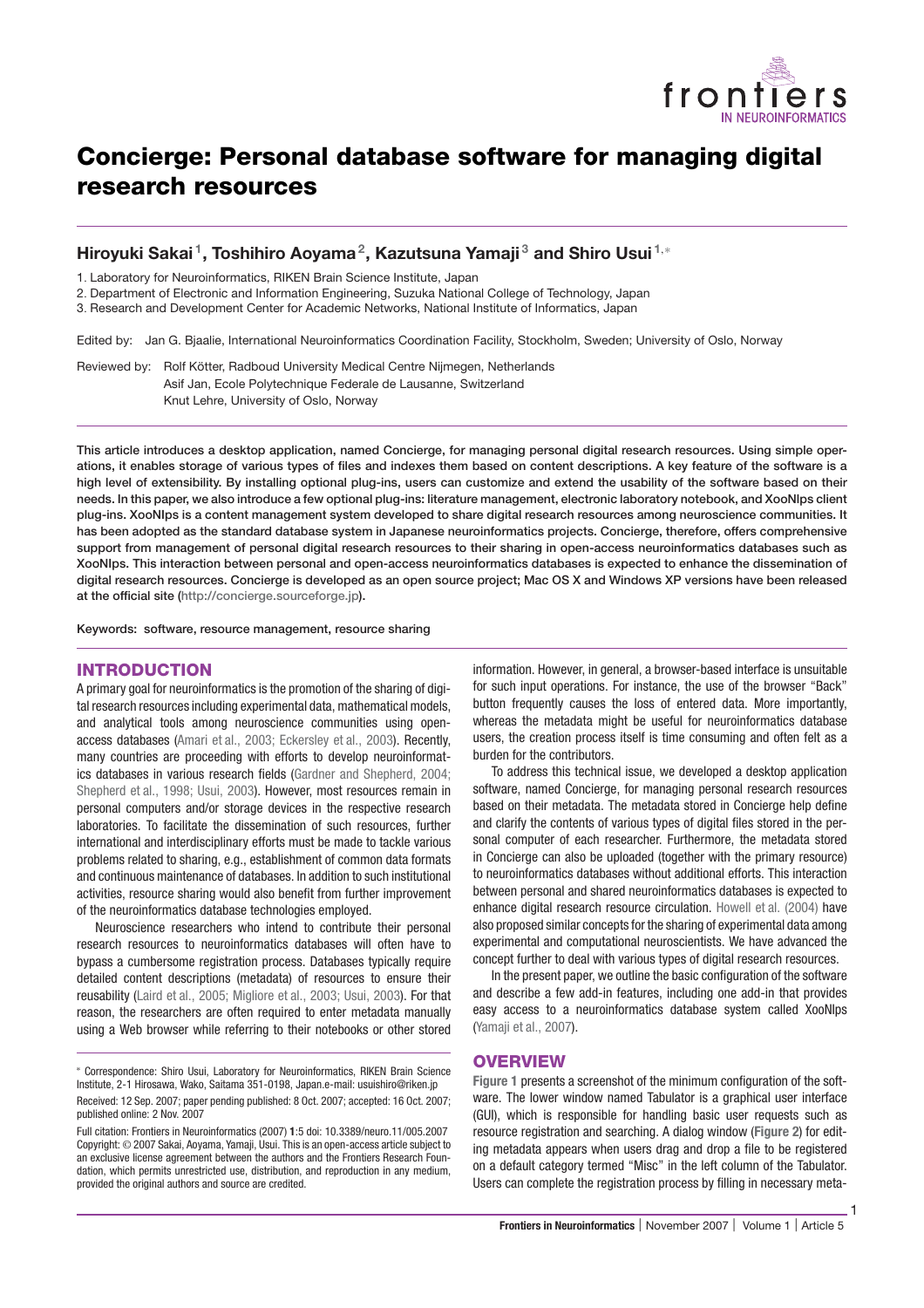

**Figure 1. A screenshot of the Concierge minimum configuration**. Tabulator plug-in (lower window) provides basic functions such as registration and keyword search of resources. Indexer plug-in (upper window) offers an index search function.

data on the dialog. In addition, users can create a new category from the right-button menu of the Tabulator. The created category has the same metadata format as the "Misc" except for the category name.

Alternatively, users can search registered resources based on their metadata by entering free keywords into the top text field of the Tabulator. The search results are listed in its right column. In addition, users can search them using indexes derived from their metadata. By clicking an index term in each column of the upper window named Indexer (**Figure 1**), appropriate resources are listed sequentially on the Tabulator, as in the case of the free keywords search.

By use of the above outlined functions of the basic plug-ins, users can manage digital research resources including metadata describing them. In addition, as explained below, users can extend the functionalities of the software by developing an optional plug-in specific to a certain purpose or a certain metadata format. This high level of extensibility is an important feature of Concierge. Another feature is easy installation. The procedure is merely to download a zipped application file from the official site (http://concierge.sourceforge.jp/) and to decompress it in a suitable folder, provided that an appropriate Javaruntime environment is already installed.

# **SYSTEM ARCHITECTURE**

Concierge is a desktop application that has been developed using Eclipse Rich Client Platform framework (Eclipse RCP, http://wiki.eclipse.org/Rich\_Client\_Platform). Eclipse RCP is the minimal set of plug-ins for building rich client applications. Using Eclipse RCP, all building blocks of the software can be implemented as plug-ins. **Figure 3** shows the system architecture. In this software, the plug-ins are classified functionally into three groups: database management (DBM), metadata parser (MP), and GUI plug-ins. The Tabulator and Indexer mentioned above (**Figure 1**) are the basic GUI plug-ins. User requests are processed appropriately using the organized combination of those plug-ins.

The metadata are stored in a native XML database (Apache Xindice, http://xml.apache.org/xindice/) as an XML document through the DBM plug-ins. Although Xindice was adopted as the backend database at present, the database connectivity of Concierge is highly abstracted by the DBM plug-ins. Therefore, the background database is replaceable by other database systems supporting the XPath query language (http://www.w3.org/TR/xpath). **Figure 4** depicts a sample of an XML document. The most important aspect is that users need not be conscious of such a complex structure of the XML document. The metadata entered according to the dialog window (**Figure 2**) are converted automatically to an XML document using the MP plug-ins. On the other hand, each registered resource file is assigned a unique identification number as the new file name, and copied into the same folder as the metadata database. This enables users to search the files using index services provided not only by Concierge but also by operating systems or desktop search software, e.g., Spotlight on MacOS X, Google Desktop (http://desktop.google.com/), etc.

# **ADD-IN FEATURES**

The basic configuration described above enables users to manage various types of digital files with simple and general metadata through the unified user interface. However, more detailed and specific metadata can be

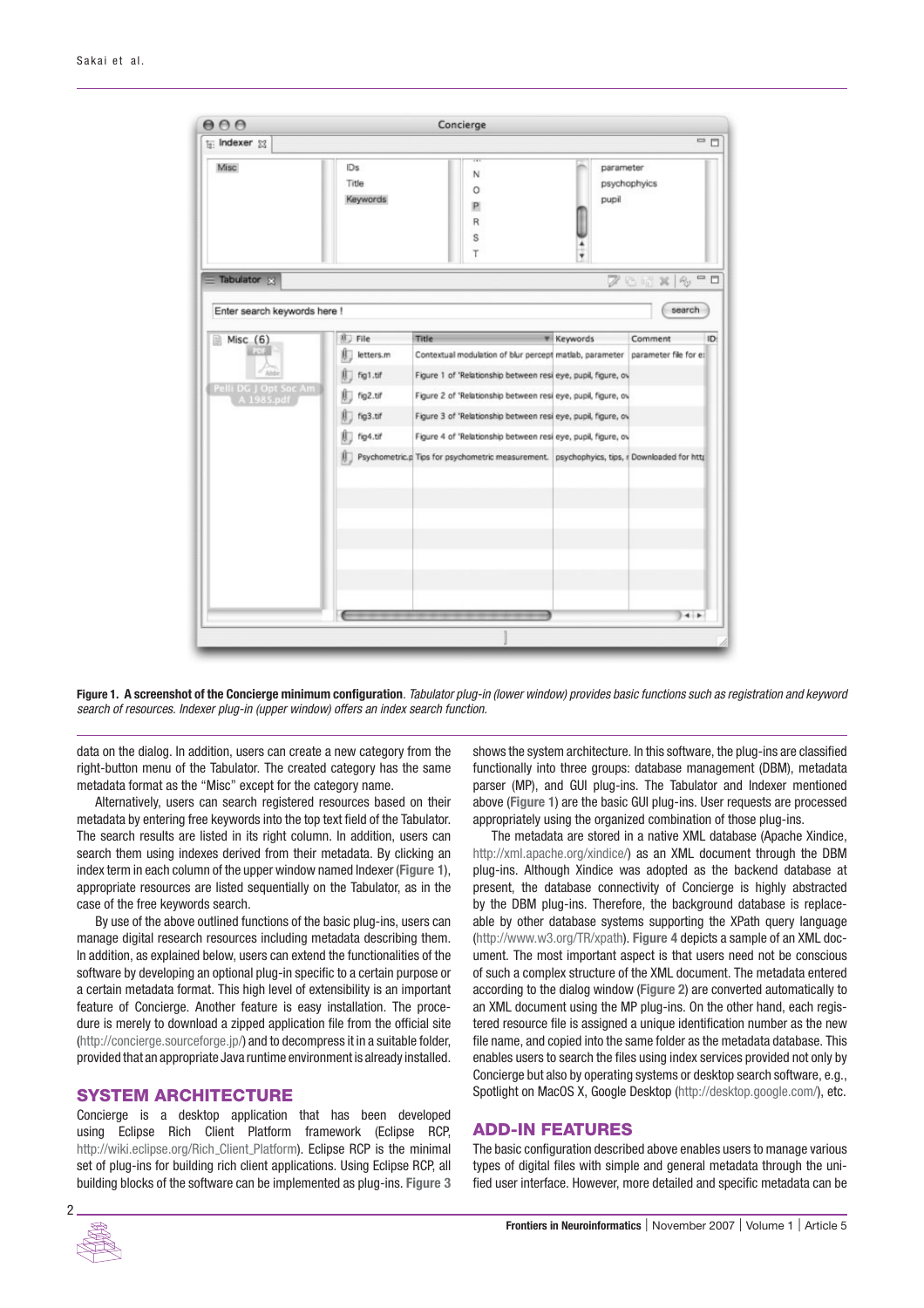|               | Metadata Editor*                                                                                                                                                                                                                                                                                                                           |  |  |
|---------------|--------------------------------------------------------------------------------------------------------------------------------------------------------------------------------------------------------------------------------------------------------------------------------------------------------------------------------------------|--|--|
| Misc          |                                                                                                                                                                                                                                                                                                                                            |  |  |
| Metadata      |                                                                                                                                                                                                                                                                                                                                            |  |  |
|               | Title Uncertainty explains many aspects of visual contrast detecti                                                                                                                                                                                                                                                                         |  |  |
|               | Keywords josa, Pelli DG                                                                                                                                                                                                                                                                                                                    |  |  |
|               | Comment detection and near-threshold contrast discrimination,<br>especially how they depend on the signal's contrast<br>and extent and on the observer's subjective criterion.<br>It seems likely that a closely analogous explanation<br>could be made for auditory detection and<br>discrimination, but that will not be attempted here) |  |  |
| IDs           |                                                                                                                                                                                                                                                                                                                                            |  |  |
| Resource File |                                                                                                                                                                                                                                                                                                                                            |  |  |
|               | Change<br>Open                                                                                                                                                                                                                                                                                                                             |  |  |
|               | Close<br><b>Save</b>                                                                                                                                                                                                                                                                                                                       |  |  |

**Figure 2. A dialog window for editing the metadata of a stored resource**. The required metadata are title, keywords, comment, and identifications. By clicking the "Open" button, users can open the resource file using an appropriate application.

defined for certain resource types, e.g., measuring conditions of experimental data and parameter values for simulation results. Since it is almost impossible to prepare every individual case in advance, Concierge has been designed to be pluggable to ensure high level of extensibility using the Eclipse RCP as the framework. Based on the basic configuration, although commensurate Java programming is required, a novel feature that is suitable for managing a certain resource type can be developed as a plug-in tool. The following sections introduce a few plug-in tools that we have developed.

#### **iPapers**

Most journals are now published not only using printed media, but also in an electronic format. Researchers can easily download the PDF reprints of



**Figure 3. Concierge system architecture**. The framework is the Eclipse Rich Client Platform. All building blocks of the software are, therefore, implemented as plug-ins. User requests are accepted by various GUI plug-ins and are processed by MP and DBM plug-ins. All resources are stored in the database along with their metadata.

```
<data name="Misc" id="1174011242">
 <Title parser="text">
    <txt:body> Blur adaptation experiment </txt:body>
 </Title>
 <Keywords parser="keywrods">
    <kwd:word> Subject HS </kwd:word>
    <kwd:word> EXP1 </kwd:word>
 </Keywords>
<Comment parser="text">
    <txt:body>
   A significant deblurring effect was observed.
    </txt:body>
</Comment>
 <IDs parser="identifiers">
    <ids:body type="date"> 2004/10/23 </ids:body>
</IDs>
```
</data>

**Figure 4. An XML document for metadata of a "Misc" type resource**. Metadata entered on an edit dialog are parsed automatically to the XML document and then stored in the database. Therefore, users need not be conscious of this complex XML structure.

published articles. The plug-in tool named iPapers enables management of PDF reprints based on the bibliographic information.

A new category "Paper" appears in the left column of the Tabulator when iPapers is installed. By dragging and dropping a PDF reprint on this category, users can edit its metadata including bibliographic information on a dialog window (**Figure 5A**). If the file name of the PDF reprint contains a PMID, the bibliographic information is retrieved automatically from the PubMed database; the PMID is a unique identification number assigned for each published article in life sciences.

In addition, iPapers provides a PubMed search interface. The application window consists of query forms, a table for search results, and an abstract viewer (**Figure 5B**). Three search methods are available on this interface: (1) basic search, to search articles by free keywords and the range of publication date; (2) single citation match, to search an article identified by journal title, volume number, and initial page number; and (3) smart search, to automatically search new articles within a scheduled period. On the bottom table showing search results, users can access the Web page of a selected article in the journal site, download the PDF reprint directly from journal site without any manipulation on a Web browser if users have permission to access it, and import the downloaded PDF file with the bibliographic information to Concierge.

Moreover, users can export the metadata (bibliographic information) to make reference lists for publications by just dragging and dropping a "Paper" type resource from the Tabulator to some sort of text editor. The export format can be customized using a GUI in the preference setting dialog of Concierge.

### **LabNote**

Recently, the use of electronic laboratory notebooks for science-related work is highly promoted because the keeping and sharing of laboratory notebooks is helpful to prevent errors or cases of fraud. The LabNote plug-in is a prototype of the electronic laboratory notebook on Concierge.

The application window is composed of a category browser and a calendar (**Figure 6A**). A new note is created and its edit dialog appears when a user double-clicks a date on the calendar (**Figure 6B**). Then the users can write down their research activities using some metadata such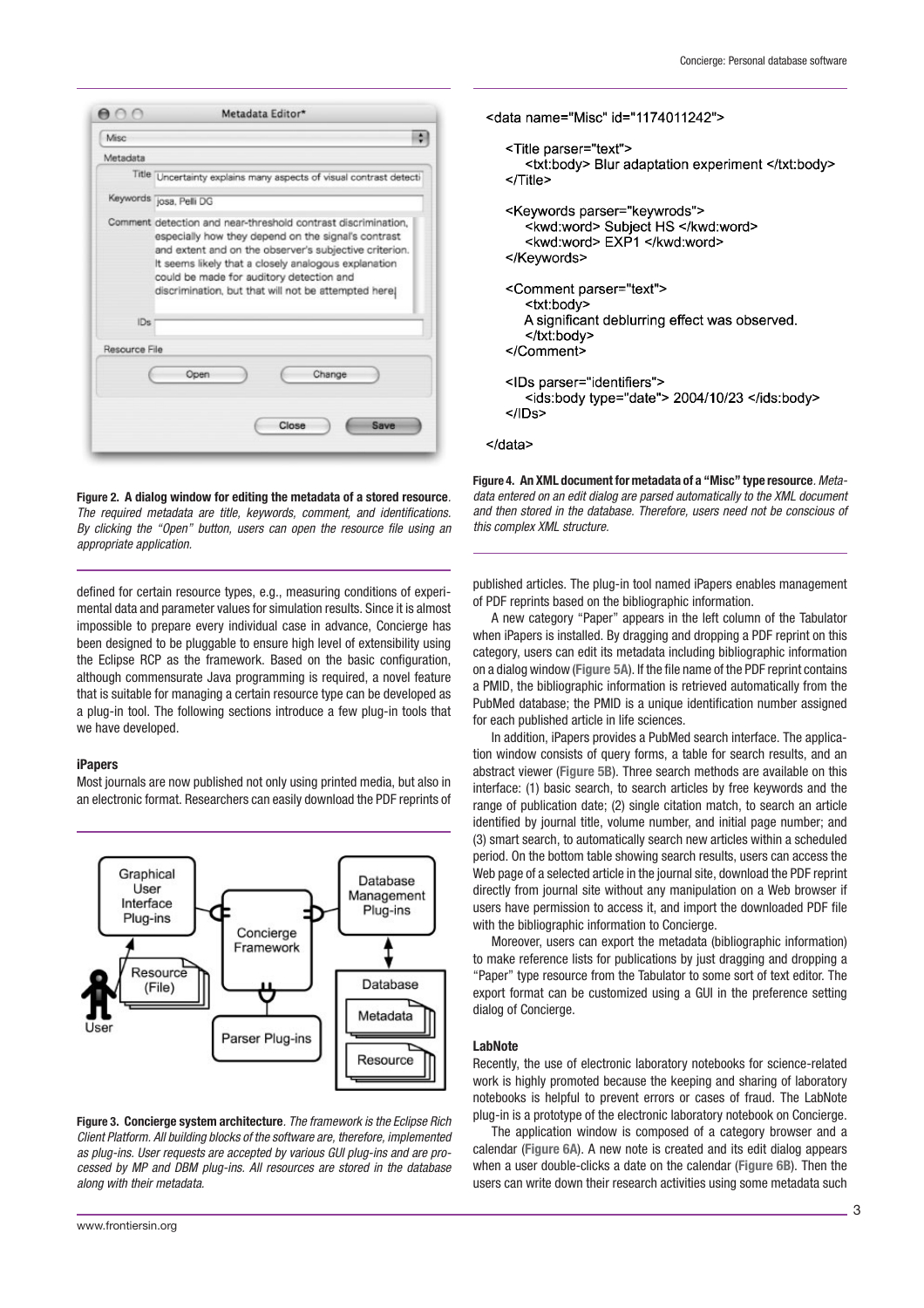# A metadata editor

| <b>B</b> application window |  |
|-----------------------------|--|
|-----------------------------|--|

|                                                                                                                                                                                                                                                                                                                                                                                                                                                                                                 | AA<br>Concierge                                                                                                                                                                                                                                                                                                                                                                                                                                                                                                                                                                                                                                                                                                                                                                                                                                                                                                                                                                                                                                                                                                                                                                                                                                                                                                                                                                                                                                                                                                                                                                                                                                              |
|-------------------------------------------------------------------------------------------------------------------------------------------------------------------------------------------------------------------------------------------------------------------------------------------------------------------------------------------------------------------------------------------------------------------------------------------------------------------------------------------------|--------------------------------------------------------------------------------------------------------------------------------------------------------------------------------------------------------------------------------------------------------------------------------------------------------------------------------------------------------------------------------------------------------------------------------------------------------------------------------------------------------------------------------------------------------------------------------------------------------------------------------------------------------------------------------------------------------------------------------------------------------------------------------------------------------------------------------------------------------------------------------------------------------------------------------------------------------------------------------------------------------------------------------------------------------------------------------------------------------------------------------------------------------------------------------------------------------------------------------------------------------------------------------------------------------------------------------------------------------------------------------------------------------------------------------------------------------------------------------------------------------------------------------------------------------------------------------------------------------------------------------------------------------------|
| Reference info                                                                                                                                                                                                                                                                                                                                                                                                                                                                                  | Tabulator LabNote UV iPapers 53<br>国目の一点                                                                                                                                                                                                                                                                                                                                                                                                                                                                                                                                                                                                                                                                                                                                                                                                                                                                                                                                                                                                                                                                                                                                                                                                                                                                                                                                                                                                                                                                                                                                                                                                                     |
| Author Bacci M, lovin R, Poletti M, Santini F                                                                                                                                                                                                                                                                                                                                                                                                                                                   | Basic Single Citation Match Smart Search                                                                                                                                                                                                                                                                                                                                                                                                                                                                                                                                                                                                                                                                                                                                                                                                                                                                                                                                                                                                                                                                                                                                                                                                                                                                                                                                                                                                                                                                                                                                                                                                                     |
| Title Winlature eye movements enhance fine spatial detail.                                                                                                                                                                                                                                                                                                                                                                                                                                      | <b>Search</b><br>keyword<br>fixational eve movement                                                                                                                                                                                                                                                                                                                                                                                                                                                                                                                                                                                                                                                                                                                                                                                                                                                                                                                                                                                                                                                                                                                                                                                                                                                                                                                                                                                                                                                                                                                                                                                                          |
| Journal Nature<br>Year 2007<br>Vol 447<br>No 7146<br>Page 851-4                                                                                                                                                                                                                                                                                                                                                                                                                                 | Limit by Publication Date<br>$20 -$                                                                                                                                                                                                                                                                                                                                                                                                                                                                                                                                                                                                                                                                                                                                                                                                                                                                                                                                                                                                                                                                                                                                                                                                                                                                                                                                                                                                                                                                                                                                                                                                                          |
| Ds<br>sortid =00408, doi:=10.1038/nature05866, pubmed:=17568745, pil:=natur                                                                                                                                                                                                                                                                                                                                                                                                                     | Publication Type                                                                                                                                                                                                                                                                                                                                                                                                                                                                                                                                                                                                                                                                                                                                                                                                                                                                                                                                                                                                                                                                                                                                                                                                                                                                                                                                                                                                                                                                                                                                                                                                                                             |
|                                                                                                                                                                                                                                                                                                                                                                                                                                                                                                 | <b>Abstract</b><br>Title<br>Author                                                                                                                                                                                                                                                                                                                                                                                                                                                                                                                                                                                                                                                                                                                                                                                                                                                                                                                                                                                                                                                                                                                                                                                                                                                                                                                                                                                                                                                                                                                                                                                                                           |
| Abstract Our eyes are constantly in motion. Even during visual fixation,<br>small eye movements continually jitter the location of gaze. It<br>is known that visual percepts tend to fade when retinal image<br>motion is eliminated in the laboratory. However, it has long<br>been debated whether, during natural viewing, fixational eye<br>movements have functions in addition to prevention the visual<br>Additional Info<br>Keywords invational leye movement, visual acuity<br>Comment | Fixational eye movements all<br>Our eyes are constantly in motion. Even during visual<br>Murakami I<br>e<br>fixation, small eye movements continually jitter the location<br>Microsaccades: A microcosi<br><b>Engbert R</b><br>ø<br>of gaze. It is known that visual percepts tend to fade when<br>Martinez-Conde S<br>Fixational eye movements in<br>iretinal image motion is eliminated in the laboratory.<br>Tse PLI. Caplovitz GP. H Microsaccade directions do<br>However, it has long been debated whether, during natural<br>Wallis G<br>The temporal and spatial line<br>ø<br>iviewing, fixational eye movements have functions in<br>Engbert R. Mergenthale Microsaccades are triggered<br>addition to preventing the visual scene from facing. In this<br>study, we analysed the influence in humans of fixational<br>Murakami I, Kitaoka A. A positive correlation between<br>eve movements on the discrimination of gratings masked<br>Casile A. Rucol M.<br>A theoretical analysis of the<br>by noise that has a power spectrum similar to that of<br>Siepmann K. Reinhard The locus of fixation in stra<br>instural images. Using a new method of retinal image<br>Martinez-Conde S. Mac Microsaccades counteract v<br>e<br>stabilization, we selectively eliminated the motion of the<br>Rolfs M, Laubrock J, K Shortening and prolongation<br>Instinal image that normally occurs during the intersaccadic<br>Goffart L. Quinet J. Ch influence of background illu<br>intervals of visual fixation. Here we show that fixational<br>leye movements improve discrimination of high spatial<br>Segev R, Schneidman E The Role of Eye Movements |
| PDF Reprint File<br>Open<br>Change<br>Close<br>Save --                                                                                                                                                                                                                                                                                                                                                                                                                                          | frequency stimuli, but not of low spatial frequency stimuli.<br>Rucci M. Jovin R. Polett Miniature eye movements er<br>This improvement originates from the temporal<br>Reinhard J. Messias A. Quantifying fixation in patie<br>a<br>modulations introduced by fixational eye movements in the<br>Mergenthaler K. Engbe Modeling the control of fixe.<br>visual input to the retina, which emphasize the high spatial<br>Horowitz TS, Fine EM, I Fixational eye movements a<br>frequency harmonics of the stimulus. In a natural visual<br>Humani donth industed by b<br>world dominated by low spatial frequencies, fixational eye a<br>$-1 - 1 - 1$                                                                                                                                                                                                                                                                                                                                                                                                                                                                                                                                                                                                                                                                                                                                                                                                                                                                                                                                                                                                        |

**Figure 5. Screenshots of the iPapers plug-in**. In the application window (*B*), users can search published articles from the PubMed database and, if necessary, download a PDF reprint and import it to Concierge using bibliographic information (*A*).

as the category, title, and keywords. In addition, other resources that had already been registered in Concierge can be linked with the text of a note. In the case of **Figure 6B**, two figures were inserted. If and only if a linked resource is an image file with a certain format (JPG, PNG, etc.), the image is displayed inline with the text; otherwise, a small link icon will appear. All notes are stored in a category "Note" and searchable as well as other resources using the Tabulator and the Indexer.

Moreover, this plug-in can export each note into a HTML document with inserted resources. Consequently, users can not only manage their research activities with relevant resources electronically, but also disclose them easily to colleagues or collaborators.

### **XoonipsLink**

Promotion of the use of neuroinformatics databases is one major purpose of this development, along with the management of personal research resources described above. We, therefore, targeted a neuroinformatics database system XooNIps, and provided a plug-in tool named XoonipsLink as an alternative interface to Web browsers. XooNIps is a content management system for neuroscience communities; one of its excellent features is high scalability, which allows widespread application from laboratory use to institutional use. It is adopted as a standard database system for the Japanese neuroinformatics node (http://www.neuroinf.jp/), one of the nodes of the International Neuroinformatics Coordinating Facil-



# B note editor



**Figure 6. Screenshots of the LabNote plug-in**. The application window (*A*) comprises a category browser and a calendar. By clicking a date on the calendar, users can summarize research activities with related resources on the dialog window (*B*).

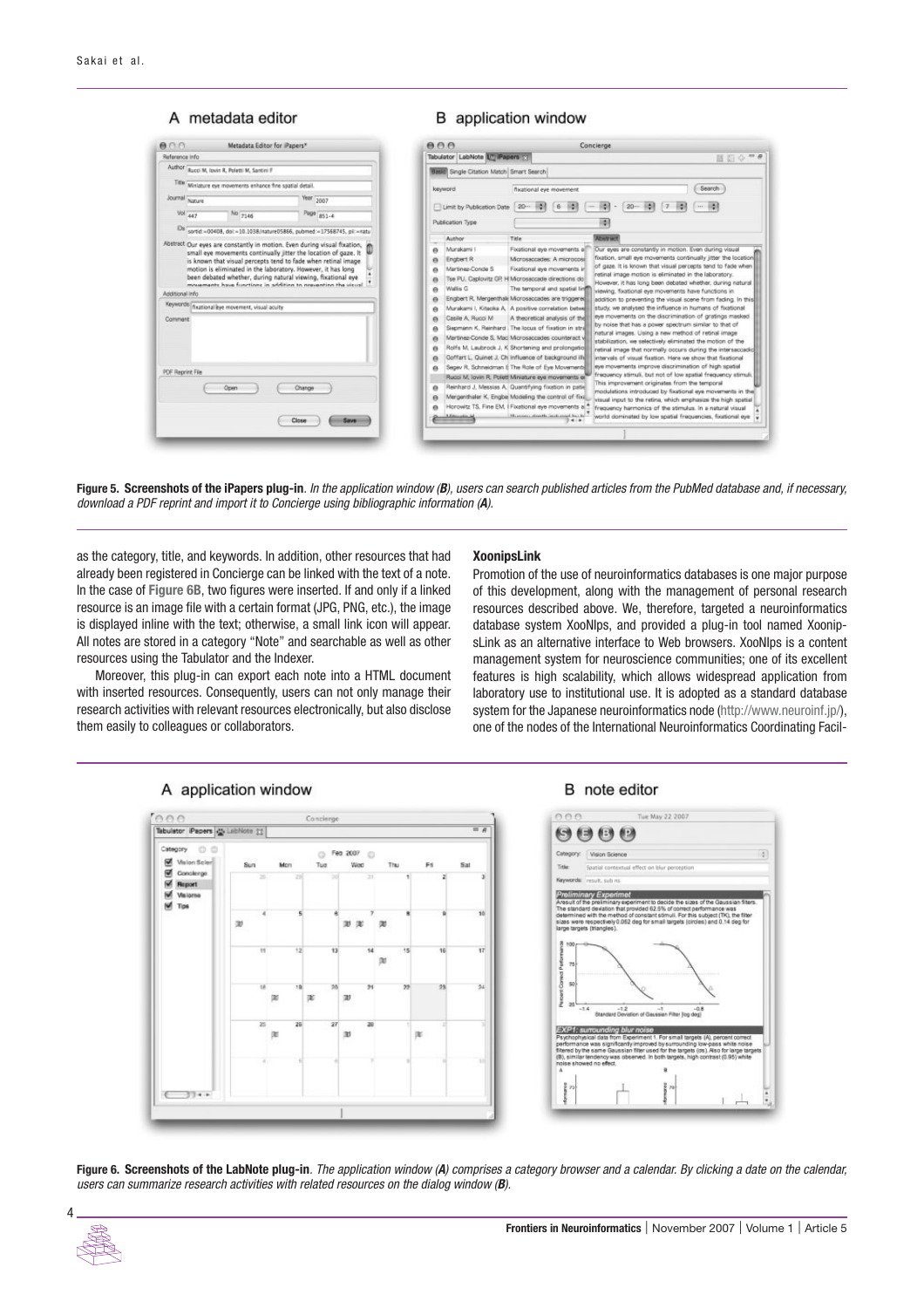### A application window



| HAI<br>Data    |                                                                                                         |  |
|----------------|---------------------------------------------------------------------------------------------------------|--|
| Item type ID * | Data                                                                                                    |  |
| Contributor    | (hsakai)                                                                                                |  |
| Title *        | A demo for surround modulation on blur perception                                                       |  |
| Free Keywords  | blur<br>add<br>surround modulation<br>spatial context<br>del<br>up<br>down                              |  |
| ID.            |                                                                                                         |  |
| Date           | 2007-08-13                                                                                              |  |
| Language       | 89<br>English                                                                                           |  |
| Data Type *    | Picture #                                                                                               |  |
| Experimenter * | Hiroyuki SAKAI                                                                                          |  |
| Readme         | The center images are identical in both pannels.<br>But the left one looks shaper due to the contextual |  |

B dialog for upload

### C form for license term



**Figure 7. Screenshots of the XoonipsLink plug-in**. In the application window (*A*), the hierarchical keywords of XooNIps are shown as a folder tree structure in the left table. The top-right table displays a list of resources that is stored in a folder selected in the left table; the bottom-right table displays metadata of a resource selected in the top-right table. The pop-up dialog (*B*) comes up for editing the metadata required by XooNIps when a "Misc" type resource is dragged and dropped from the Tabulator. This plug-in then takes over a part of the metadata entry using the metadata managed in Concierge. Additionally, to grant an appropriate license to the registered resource, this plug-in supports the CCs licenses. Users can apply one of the CC licenses using only a few mouse clicks (*C*). Panels *B* and *C* show different parts of the same dialog window for upload.

ity (http:/incf.org, Bjaalie and Grillner, 2007). Several databases using XooNIps have already been open access, and the number is steadily increasing. XooNIps supports the Open Archives Initiative-Protocol for Metadata Harvesting (OAI-PMH, http://www.openarchives.org/), which enables to exchange metadata of registered resources among multiple XooNIps sites. In order for further interoperability, XooNIps also provides a Java API to access the database. The XoonipsLink was implemented by using the Java API for XooNIps.

First, a user signs-in a certain neuroinformatics database operated with XooNIps using a sign-in name and password. In XooNIps, all resources are tagged with hierarchical keywords. This plug-in displays the hierarchical keywords as a folder tree structure in the left table of the application

window (**Figure 7A**). By selecting each of them, resources tagged with the selected keyword are listed up in the top-right table. Subsequently, by selecting a resource, the metadata are shown in the right-bottom table. Then, the users can download the resources shared in XooNIps and manage them with their metadata entered by the original contributors as "Misc" type resources.

The XoonipsLink also helps to upload personal resources to XooNIps. Users can upload a "Misc" type resource merely by dragging and dropping it from the Tabulator to the top-right table of this plug-in and by filling out the metadata required by XooNIps on a pop-up dialog (**Figure 7B**). Then, this plug-in takes care of a part of the metadata entry using the metadata stored in Concierge (**Figure 7B**). However, because metadata